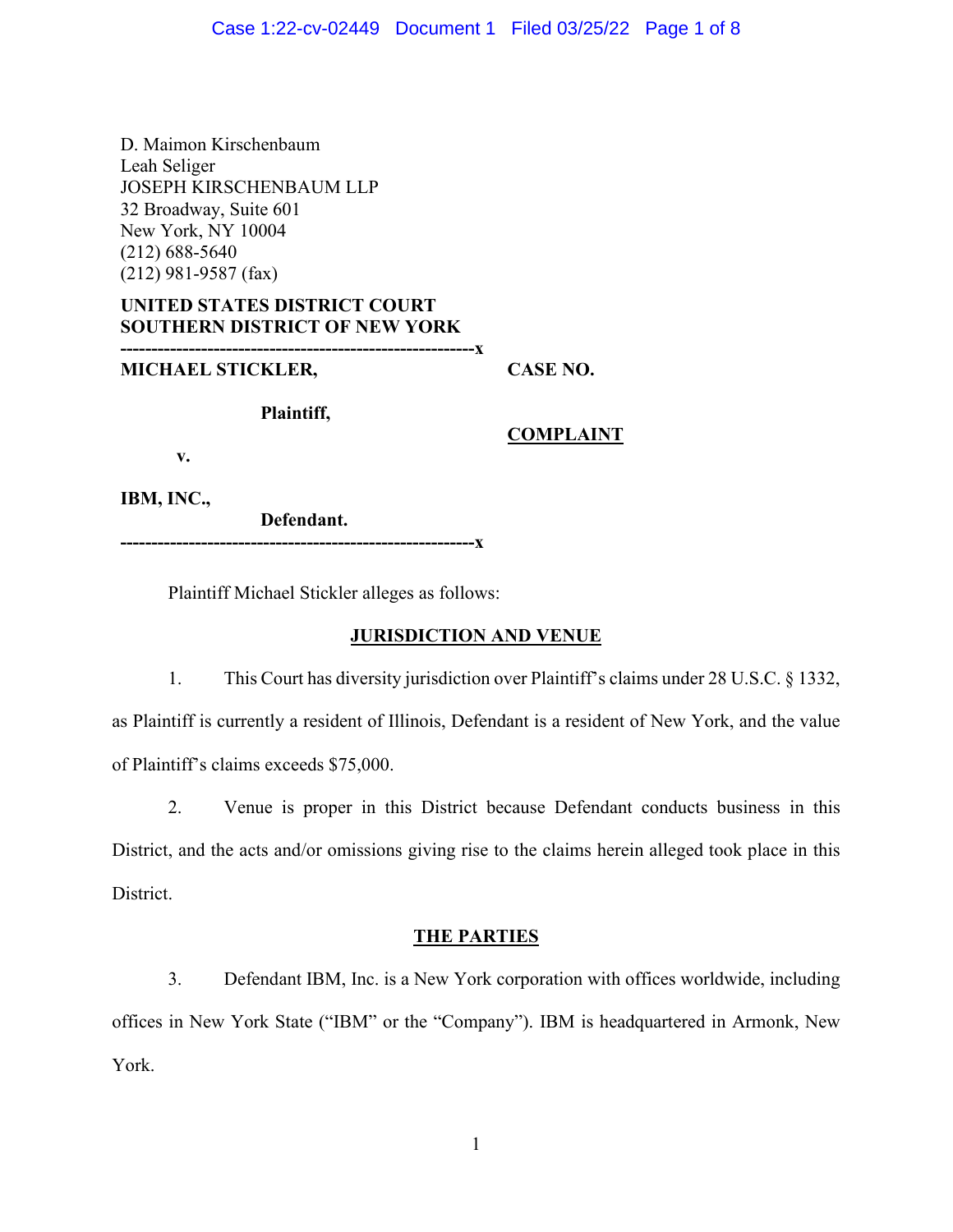#### Case 1:22-cv-02449 Document 1 Filed 03/25/22 Page 2 of 8

4. Plaintiff Michael Stickler ("Plaintiff Stickler" or "Plaintiff") was employed by Defendant IBM as a software engineer and then data scientist from August of 2013 until his retaliatory termination in December of 2021.

### **FACTS**

5. Plaintiff Stickler joined IBM as a software engineer in the Company's Dublin, Ohio office in or about August of 2013.

6. In or about 2016, Plaintiff transferred to IBM's research headquarters in Yorktown Heights, New York.

7. In or about mid-2018, IBM changed Plaintiff's title to Data Scientist to more closely match the duties he had been performing since joining the Yorktown Heights office. A Data Scientist at IBM has a higher pay schedule than Software Engineer.

8. In his role as a Data Scientist, Plaintiff worked with the Company's team of researchers and analysts to develop and improve its various artificial intelligence properties and technologies.

9. Later in 2018, Plaintiff received a merit-based promotion for consistently exceeding expectations in his performance.

10. Throughout 2020 and 2021, Plaintiff and his team were analyzing a technology IBM created in an attempt to improve the accuracy of IBM's chatbot responses. Plaintiff, on his own, developed an algorithm that analyzed the efficacy of the feature being developed.

11. As a result of Plaintiff's team using Plaintiff's unique algorithm to evaluate the new chatbot feature, IBM was able to recognize that the feature was not functioning properly. This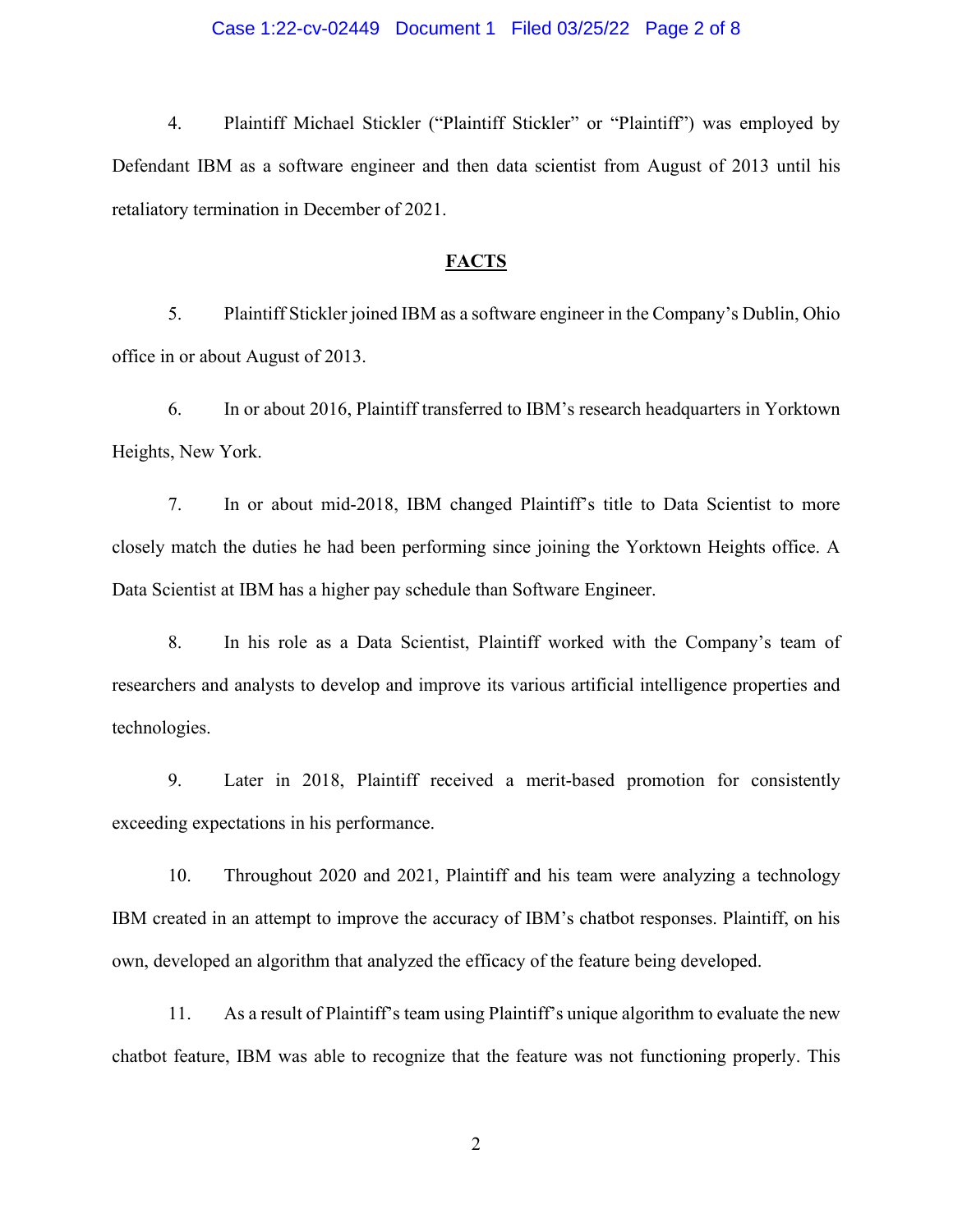#### Case 1:22-cv-02449 Document 1 Filed 03/25/22 Page 3 of 8

realization prevented IBM from releasing a faulty product, incurring liability, and diminishing its brand value.

12. In January of 2021, Plaintiff received an award for Major Outstanding Innovation and Outstanding Technical Achievement. This IBM award requires that the employee's project earn the Company a minimum of \$10 million. Only 0.1% of IBM employees worldwide received this recognition, and Plaintiff Stickler was the only employee on his team to receive the award.

13. Additionally, unlike most Software Engineers and Data Scientists at his Company level, Plaintiff had initiated seven patents for his work with IBM. In 2021, Plaintiff's most recent patent proposal was ranked a top priority for IBM to pursue among all other proposed patents within the Company.

14. In March of 2021, Plaintiff's fiance's 7-year-old son came to live with Plaintiff and his fiancé.

15. In advance of the boy's visit, Plaintiff asked his supervisor, Evelyn Duesterwald, if he could use a week of his earned vacation time to bond with his soon-to-be stepson. Plaintiff's manager denied his request to take vacation at that time.

16. In or about April of 2021, Plaintiff's fiancé became severely ill and required significant medical attention. She also could no longer care for her child.

17. Plaintiff, who was working remotely from home, found himself balancing his work, which provided for his fiancé and her son, with caring for his fiancé and her son. Further, because of the ongoing Covid 19 pandemic, Plaintiff's fiance's son was also unable to return to his school in person.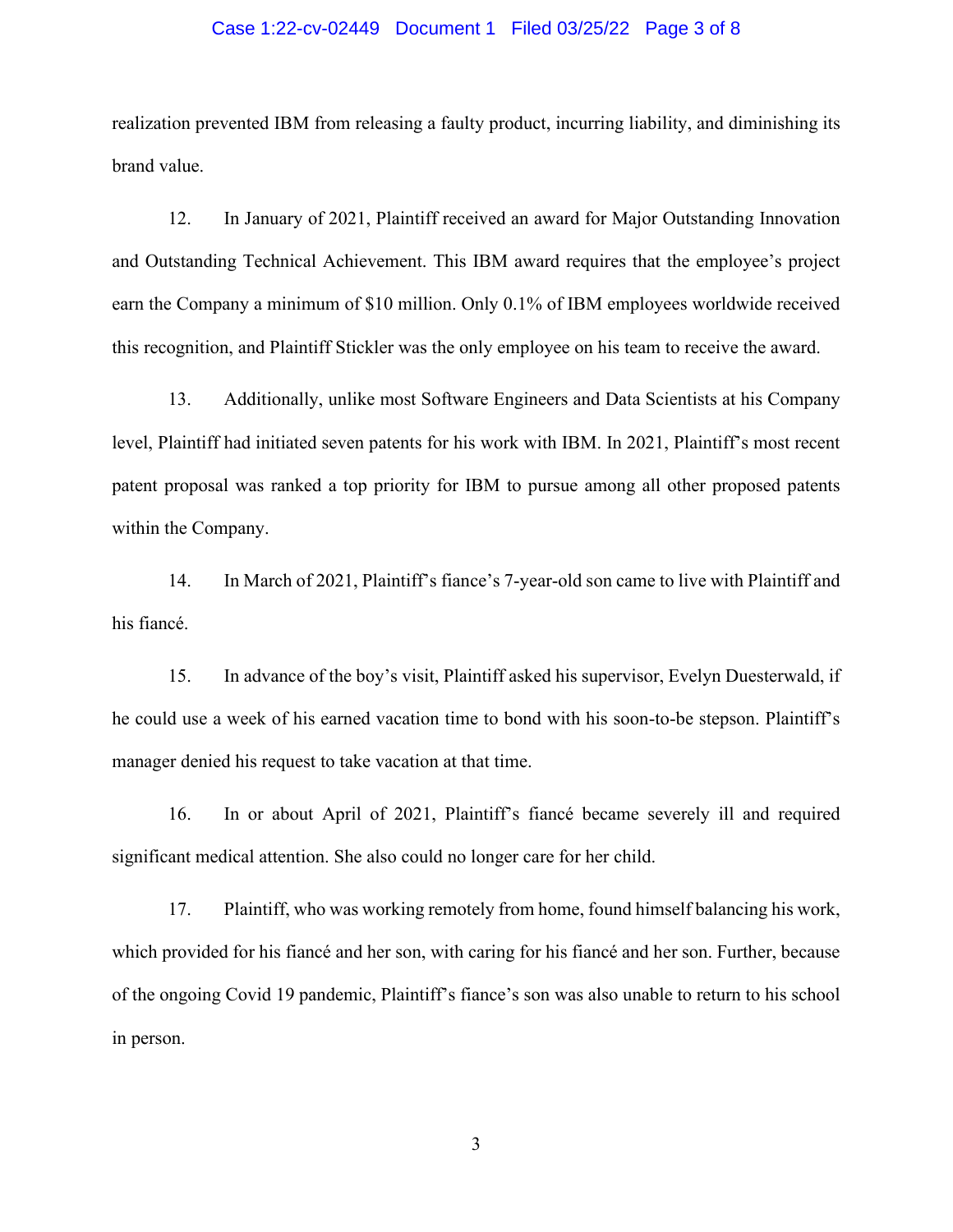### Case 1:22-cv-02449 Document 1 Filed 03/25/22 Page 4 of 8

18. The burden of all these responsibilities began to impact Plaintiff's mental and physical health.

19. Plaintiff spoke to his Team Lead, who suggested that Plaintiff inform his manager, Ms. Duesterwald, about his personal situation so he could request time off under IBM's Personal Time Off program. The Personal Time Off program allows managers to grant their employees up to 10 days off with pay to address difficult personal matters.

20. Plaintiff's Team Lead told Plaintiff that a male employee had recently used the 10 day leave program to take time off following his divorce.

21. In late April of 2021, Plaintiff spoke to Ms. Duesterwald about his very trying personal situation and his need to take time off intermittently to care for his stepson and his ill fiancé.

22. Although Ms. Duesterwald could have offered him the full 10 days under the Personal Time Off program, she only offered him five days of leave to be used intermittently.

23. Plaintiff used the five days over the course of eight weeks, but in June of 2021, Plaintiff's fiancé was hospitalized.

24. As a result of the deterioration in Plaintiff's fiancé's health, Plaintiff once again needed intermittent time off to take her to doctors' appointments and to care for her child who was living with them.

25. In early July of 2021 Plaintiff asked his manager how he could take some time off to care for his fiancé.

26. Plaintiff's manager could have offered Plaintiff an additional five days under the Personal Time Off program. Ms. Duesterwald could have also offered him the ability to participate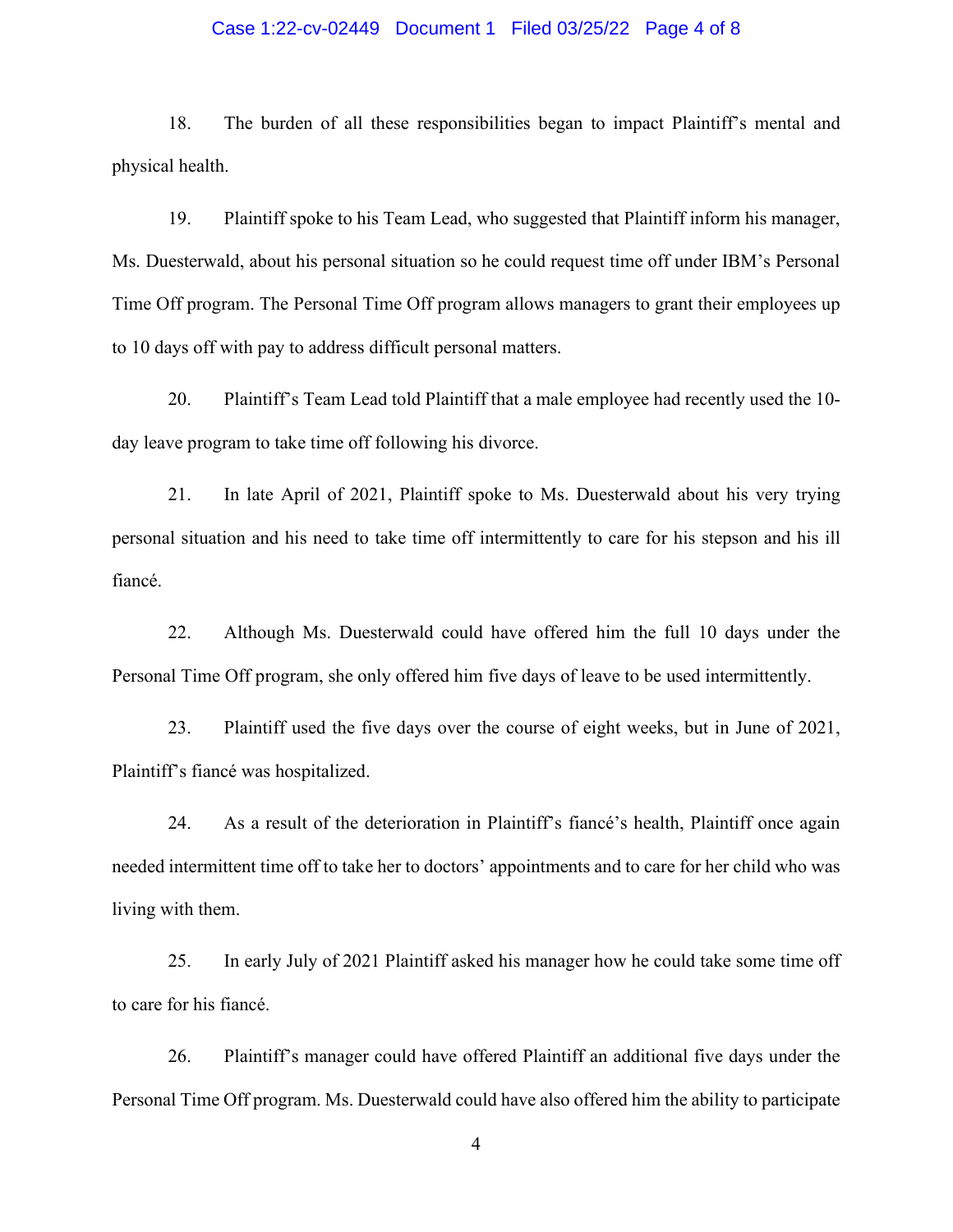#### Case 1:22-cv-02449 Document 1 Filed 03/25/22 Page 5 of 8

in IBM's Emergency Paid Care Leave program, which provides up to 20 days of paid leave to care for child who is home for any Covid-related reason. Ms. Duesterwald could have also informed Plaintiff of his eligibility for New York's Paid Family Leave program.

27. However, Ms. Duesterwald did not offer Plaintiff paid time off under any of these programs, which are regularly offered to Defendant's female employees.

28. Instead, she told Plaintiff that he could take an unpaid leave of absence for six months to a year, with no guarantee that he would have a job at the end of the leave. Ms. Duesterwald also misinformed Plaintiff, telling him that he could take Family Medical Leave Act ("FMLA") leave, but would have to take the full 12 weeks of unpaid leave consecutively.

29. In response, Plaintiff Stickler complained that he was not being offered the same leave opportunities to care for his family as his female colleagues. In particular, Plaintiff pointed out that one of his female colleagues was given at least 20 days of paid intermittent leave to care for her child because her babysitter had quit. That same colleague was also permitted to work on a flexible schedule to accommodate her family's needs.

30. By contrast, Plaintiff's manager only offered him the option of working part-time for part-time pay or taking an unpaid leave of absence.

31. Neither of the options offered by Ms. Duesterwald would work for Plaintiff, so he continued to work full-time while also balancing his responsibilities to his ailing fiancé and her young son.

32. One week following Plaintiff's complaint that he did not have equal access to the Company's various leave programs, Ms. Duesterwald put him on a performance improvement plan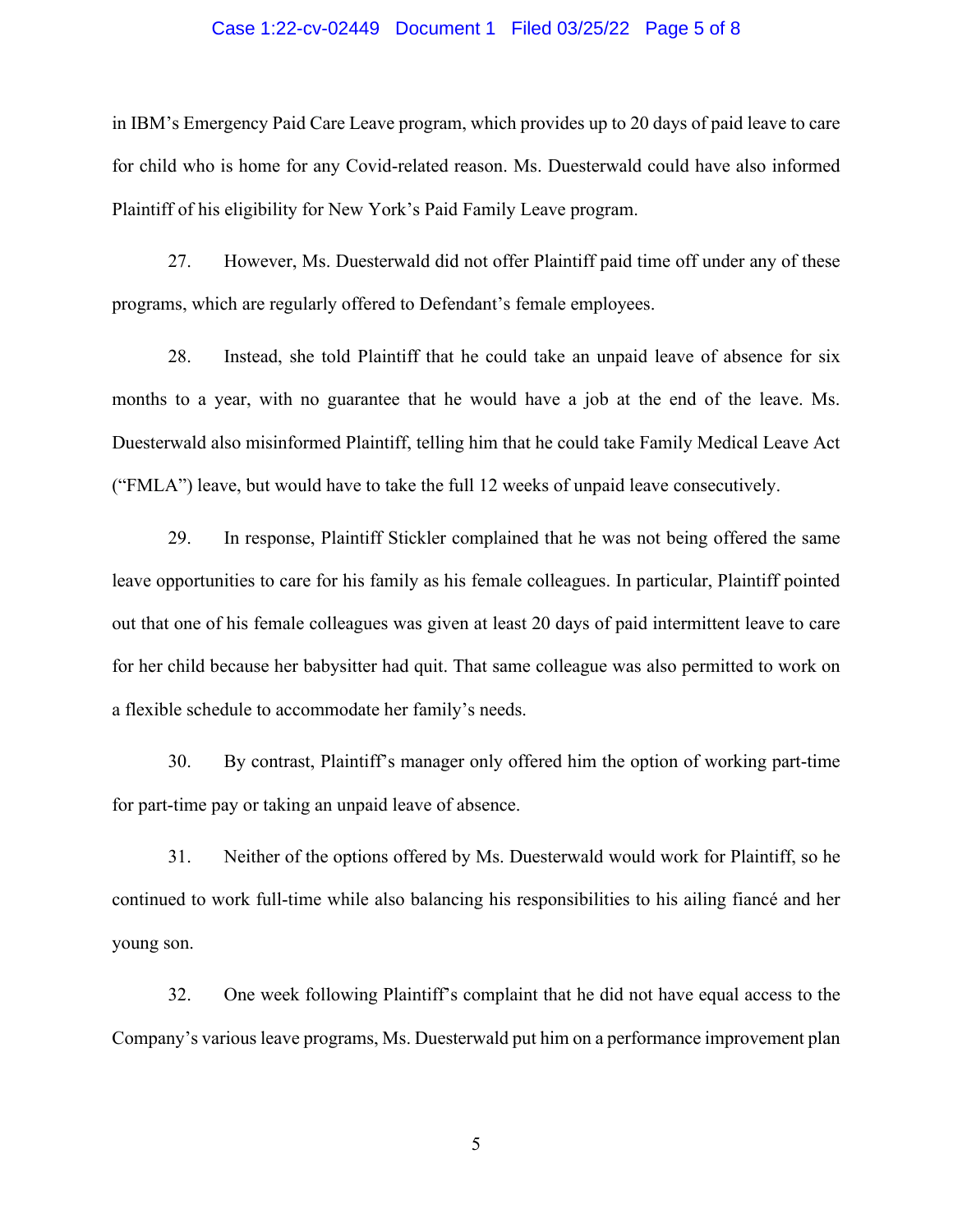#### Case 1:22-cv-02449 Document 1 Filed 03/25/22 Page 6 of 8

("PIP"). Pursuant to the PIP, Plaintiff had eight weeks to deliver and present a report about the algorithm utilized by one of the Company's computer program products.

33. After the conclusion of the eight-week PIP, Ms. Duesterwald told Plaintiff that he had satisfied the requirements of the PIP but that she would continue to meet with him on a weekly basis.

34. Following Plaintiff's successful performance of his PIP requirements, Defendant assigned Plaintiff to a new project.

35. Although Plaintiff's performance on the new project was satisfactory, on December 15, 2021, Defendants terminated Plaintiff's employment in direct retaliation for his requests for leave and in retaliation for complaining about the unequal access he, as a male employee, had to IBM's leave policies.

36. Plaintiff has suffered, and continues to suffer, significant emotional distress and financial loss as a direct result of Defendant's discriminatory and retaliatory actions.

## **FIRST CLAIM FOR RELIEF New York State Human Rights Law ("NYSHRL") – N.Y. Exec. Law §§ 290** *et seq.* **Gender Discrimination**

37. Plaintiff realleges and incorporates by reference all preceding paragraphs as if they were set forth again herein.

38. In violation of NYSHRL, Defendant intentionally discriminated against Plaintiff on the basis of his gender.

39. As a direct and proximate result of Defendant's unlawful conduct, Plaintiff has suffered, and continues to suffer, substantial monetary damages, including, but not limited to, loss of income, including past and future salary.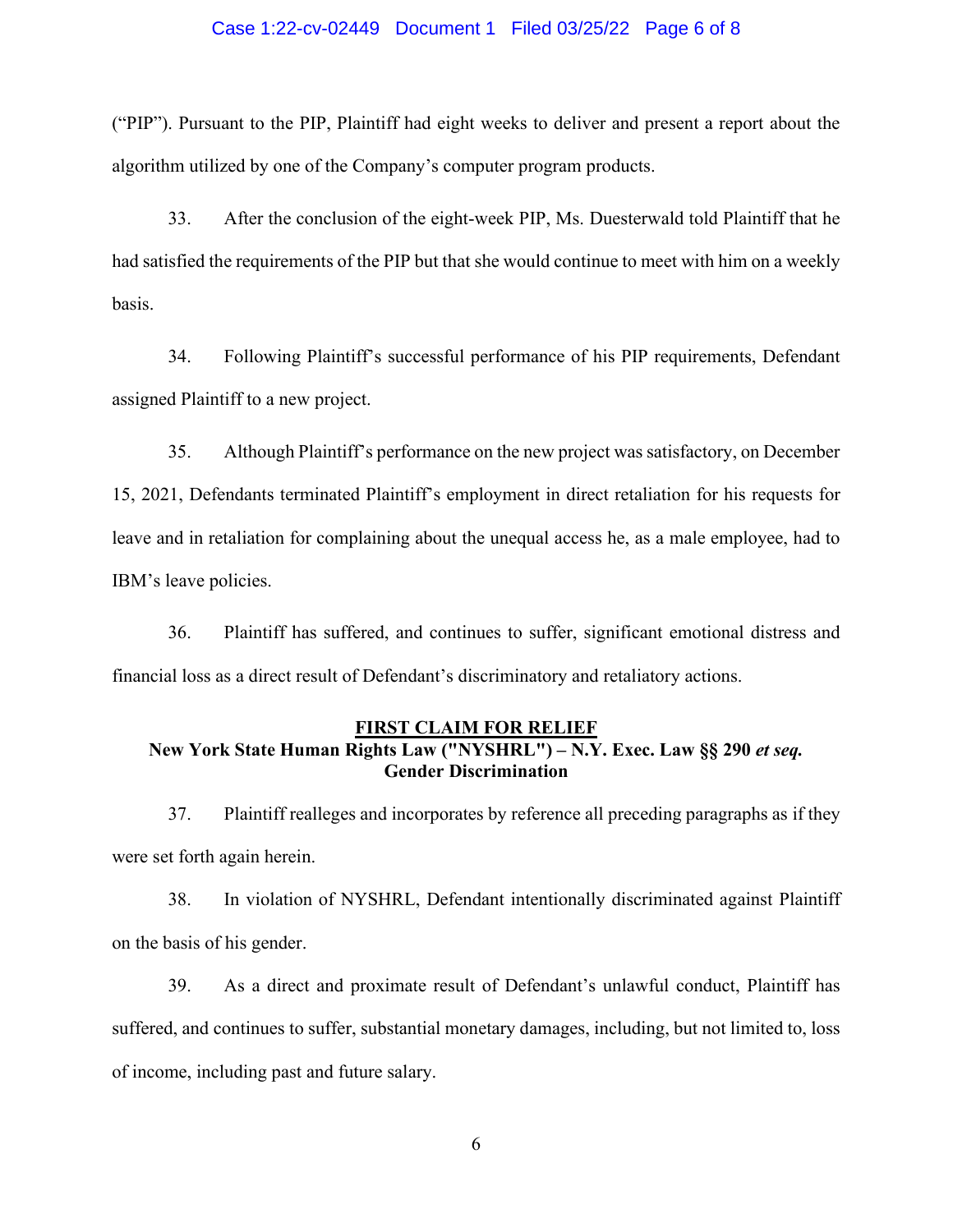### Case 1:22-cv-02449 Document 1 Filed 03/25/22 Page 7 of 8

40. As a direct and proximate result of Defendant's unlawful conduct, Plaintiff has suffered, and continues to suffer, substantial non-monetary damages, including, but not limited to emotional distress, physical pain and suffering, damage to Plaintiff's good name and reputation, lasting embarrassment, and humiliation.

41. As a result of Defendant's unlawful conduct, Plaintiff is entitled to compensatory damages, including but not limited to lost wages and damages for emotional distress, physical injuries, and medical treatment; punitive damages; pre- and post-judgment interest; attorneys' fees and costs; and such other legal and equitable relief as this Court deems just and proper.

## **SECOND CLAIM FOR RELIEF NYSHRL – N.Y. Exec. Law §§ 290** *et seq.* **– Retaliation**

42. Plaintiff realleges and incorporates by reference all preceding paragraphs as if they were set forth again herein.

43. In violation of the NYSHRL, Defendants retaliated against Plaintiff for complaining about discrimination.

44. Defendant's conduct was outrageous and malicious, was intended to injure, and was done with reckless indifference to Plaintiff's statutorily-protected civil rights.

45. As a direct and proximate consequence of Defendant's retaliation against Plaintiff, he has suffered, and continues to suffer, substantial monetary and non-monetary damages, including, but not limited to, emotional distress, physical pain and suffering, damage to Plaintiff's good name and reputation, lasting embarrassment, humiliation, and anguish.

46. As a result of Defendant's unlawful conduct, Plaintiff is entitled to compensatory damages, including but not limited to lost wages and damages for emotional distress, physical injuries, and medical treatment; punitive damages; pre- and post-judgment interest; attorneys' fees and costs; and such other legal and equitable relief as this Court deems just and proper.